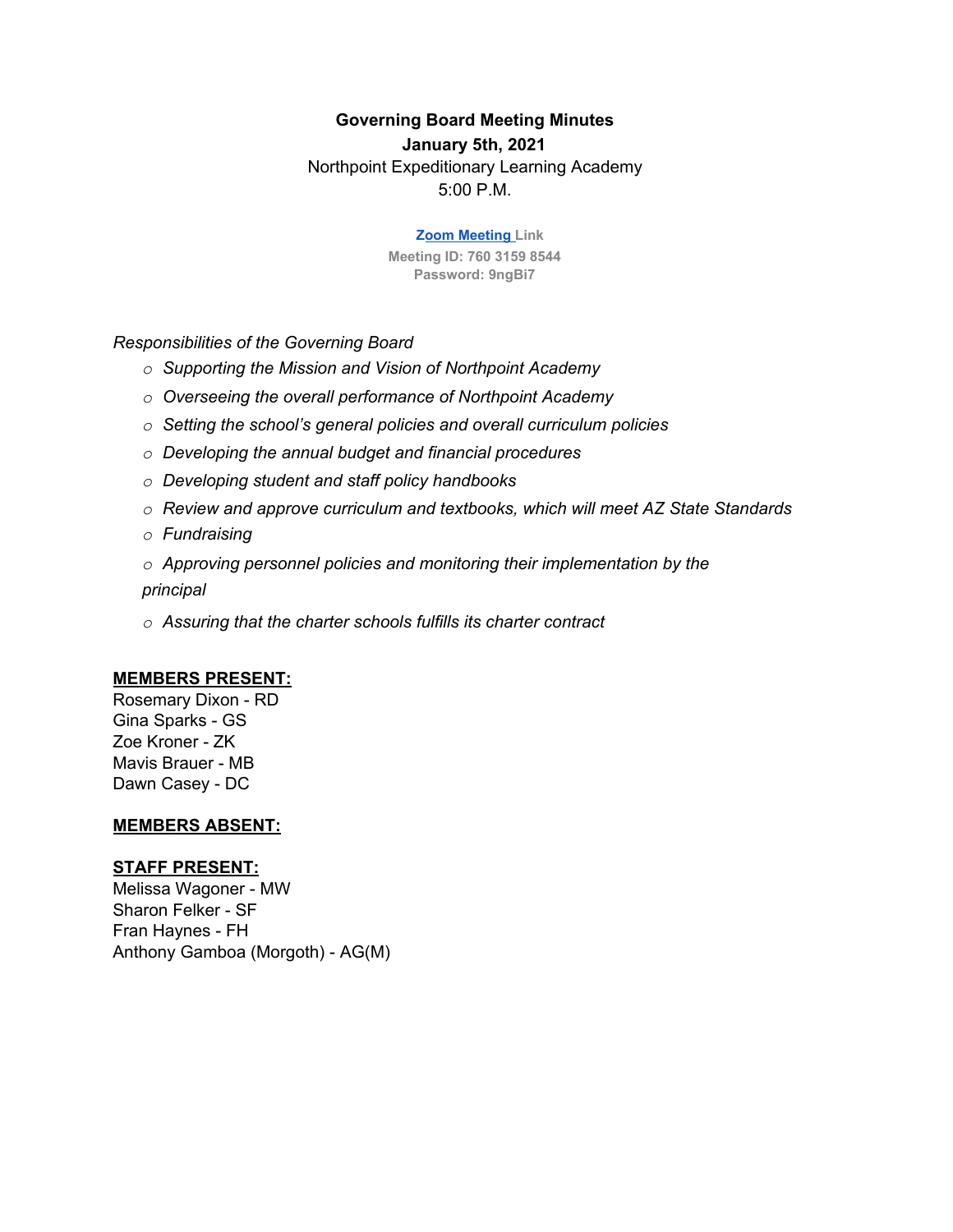## **STAFF ABSENT:**

**1. CALL TO ORDER:**

RD - Call to order at 5:02 pm

## **2. APPROVAL OF MINUTES:**

GS--Move to approve minutes from previous meeting ZR--Seconds Motion Motion passes

## **3. INFORMATIONAL REPORTS AND DISCUSSION:**

### **a. Audit Review**

Melissa Wagoner--We just completed the audit.

Sharon Felker--The date was extended to 12/14. Overall, the audit looked very good and she ended by telling us that we are the second out of all of the schools that look financially sound.

# **b. School Report**

Melissa Wagoner--

- 1. Introduced FH and AG(M) as new staff representatives. KS was retiring as staff representative and FH and AG(M) both expressed interest. So, we have representatives from the HS and MS.
- 2. DC is leaving the board. I have two highly qualified candidates that are interested.
- 3. Enrollment Numbers--We're up 10 since last we met. We lost 3 but gained 13. Total count is 179. I'd rather be 190, but 179 feels a lot better than 169.
- 4. Enrollment Stability grant from Governer Ducey finally came in.
- 5. Staff Wellness--MW asked FH and AG(M) to speak to how they were feeling about coming back compared to last semester.

FH--Feeling rested and better than at the end of the semester. Cautious, but ready to tackle a new semester and expedition. Enjoying the interactions with students because that is what matters. 100% attendance! Discussed new expedition for the Spring. AG(M)--At the end of last semester, the teacher burnout was emotional,